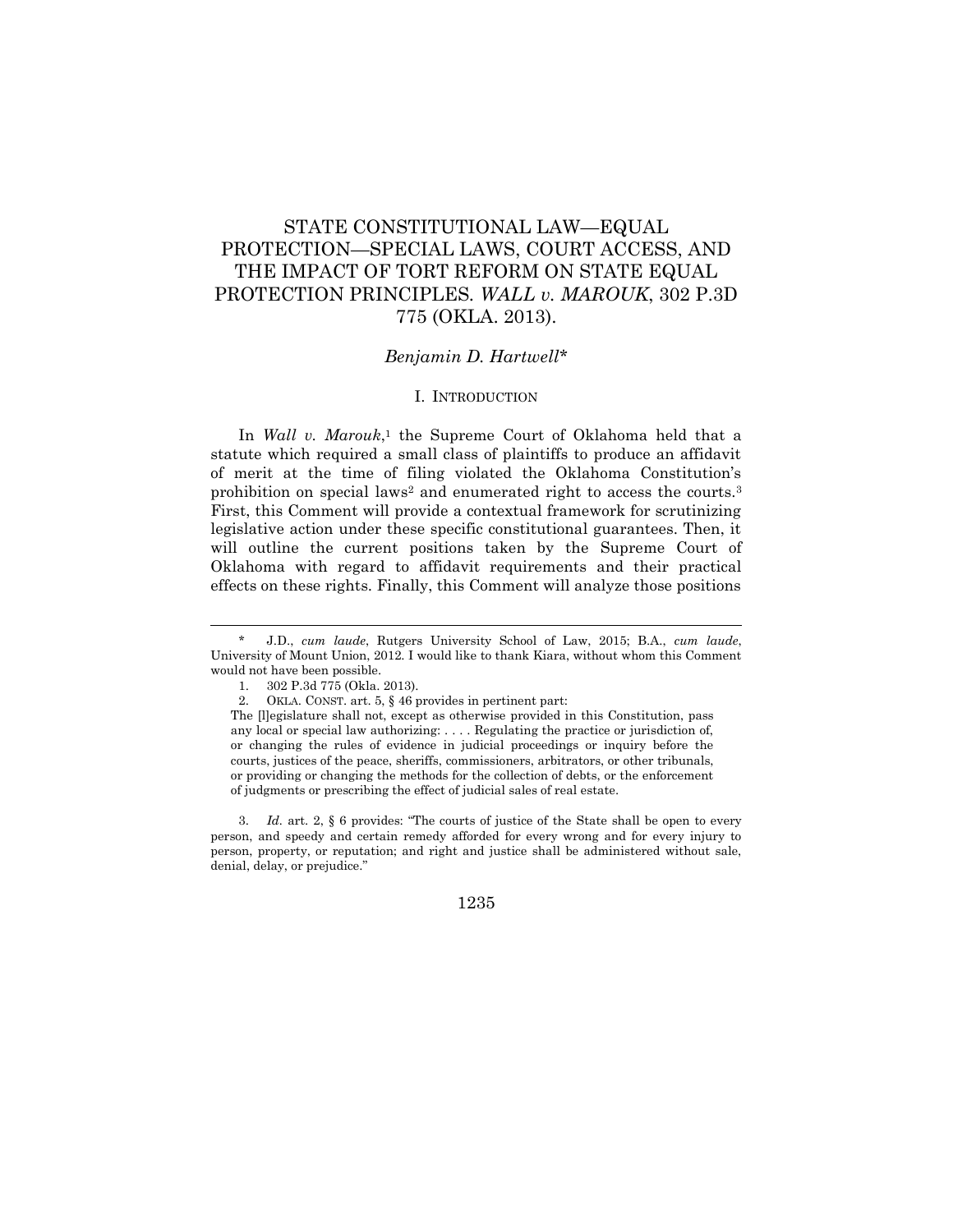and discuss the threat of legislative action against fundamental equal protection principles and the policies they are employed to protect.

#### II. STATEMENT OF THE CASE

Title 12, section 19 of the Oklahoma Statutes required plaintiffs in civil actions for professional negligence to attach an "affidavit of merit" from an expert in the same professional field as the defendant.<sup>4</sup> The statute required such affidavits to include a detailed certification by the expert that a reasonable interpretation of the facts alleged by the plaintiff supported a claim for professional negligence. <sup>5</sup> Although the law required affidavits to be produced at the time of filing, courts were authorized to grant a ninety-day extension at their discretion. 6 Furthermore, section 19 exempted indigent litigants from the affidavit requirement. <sup>7</sup> Even if a plaintiff qualified as indigent, however, a nonrefundable forty-dollar application fee was required. <sup>8</sup> This fee could be deferred at the discretion of the court, but it could not be waived.<sup>9</sup>

A patient—Timothy Wall—filed a petition for medical negligence against his former physician—Dr. John Marouk—on August 11, 2010.<sup>10</sup> In his petition, the patient alleged that his physician negligently cut the median nerve in his right arm during carpal tunnel surgery, resulting in

 $\overline{a}$ 

When a plaintiff requests an indigency exemption from providing an affidavit of merit in a civil action for professional negligence pursuant to [s]ection 2 of this act, such person shall submit an appropriate application to the court clerk, on a form created by the Administrative Director of the Courts, which shall state that the application is signed under oath and under the penalty of perjury and that a false statement may be prosecuted as such. A non[-]refundable application fee of Forty Dollars (\$40.00) shall be paid to the court clerk at the time the application is submitted, and no application shall be accepted without payment of the fee; except that the court may, based upon the financial information submitted, defer all or part of the fee if the court determines that the person does not have the financial resources to pay the fee at time of application. Any fees collected pursuant to this subsection shall be retained by the court clerk, deposited in the Court Clerk's Revolving Fund, and reported quarterly to the Administrative Office of the Courts.

OKLA. STAT. ANN. tit. 12, § 192(A) (West 2013) (footnote omitted), *repealed by* 2013 Okla. Sess. Laws ch. 12, § 3.

<sup>4.</sup> OKLA. STAT. ANN. tit. 12, § 19 (West 2013), *repealed by* 2013 Okla. Sess. Laws ch. 12, § 2.

<sup>5.</sup> *Id.* § 19(A)(1)(b).

<sup>6.</sup> *Id.* § 19(B)(1).

<sup>7.</sup> *Id.* § 19(D).

<sup>8.</sup> The indigency exemption is not explained in section 19; rather, it is detailed in a separate provision:

<sup>9.</sup> *Id.*

<sup>10.</sup> Wall v. Marouk, 302 P.3d 775, 778 (Okla. 2013).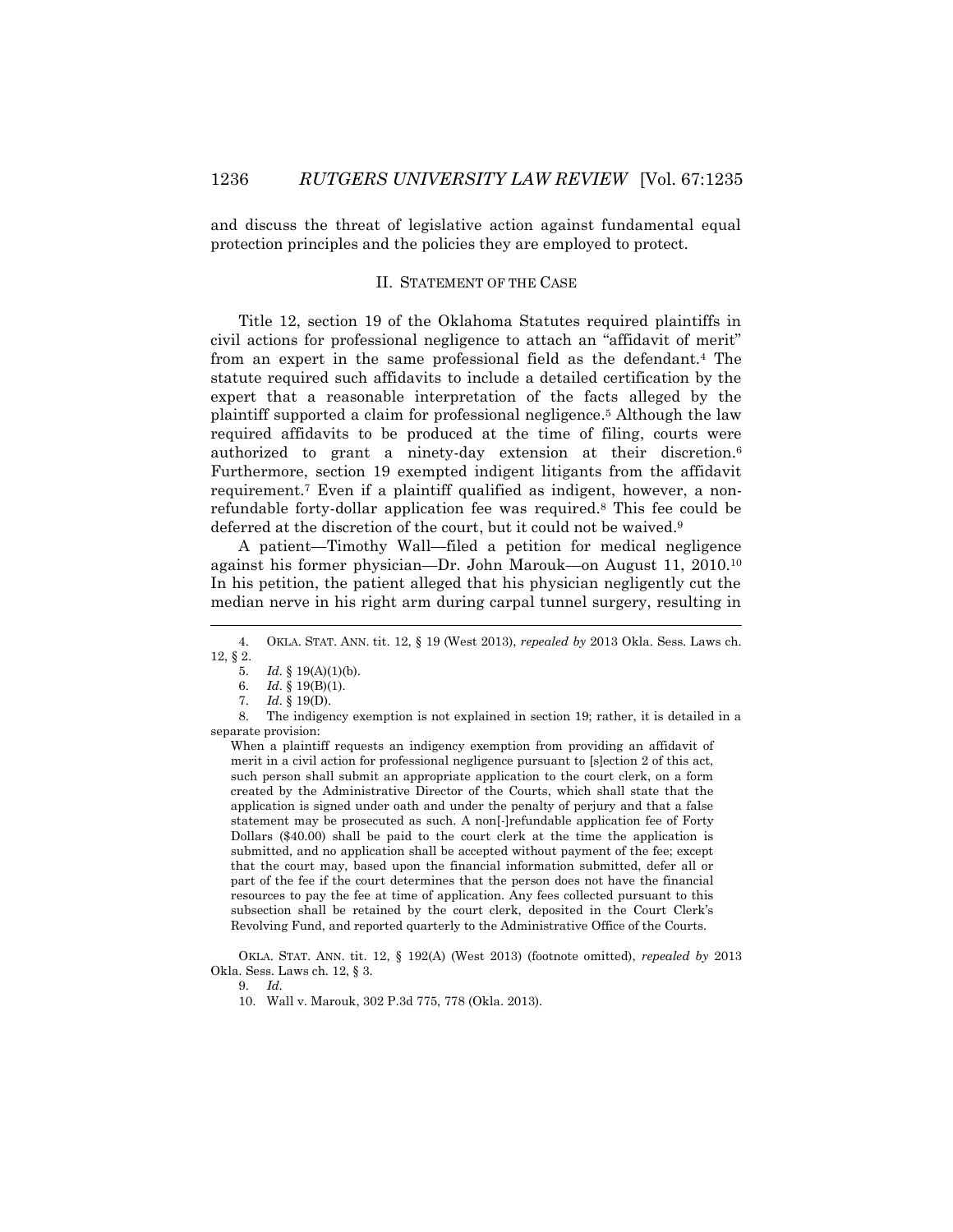loss of feeling in his right fingers.<sup>11</sup> The patient did not produce an affidavit of merit at the time of filing. 12

The physician filed a motion to dismiss on the grounds that the patient failed to include an affidavit of merit as required by section 19.<sup>13</sup> The trial court entered a certified interlocutory order<sup>14</sup> denying the physician's motion to dismiss and giving the patient twenty days to file the necessary affidavit of merit.<sup>15</sup> Rather than filing an affidavit, the patient responded by requesting the court to stay the affidavit of merit requirement, arguing that section 19 was unconstitutional as both a special law and a barrier on access to the courts.<sup>16</sup> The trial court rejected this argument, entering an amended certified interlocutory order confirming the requirement. 17

The Supreme Court of Oklahoma granted certiorari to review the interlocutory order and consider the validity of section 19 under the Oklahoma Constitution.<sup>18</sup> Two specific issues arose from this inquiry: (1) whether the statute was a special law in violation of article 5, section 46, and (2) whether the statute created an unconstitutional economic burden on access to the courts in violation of article 2, section 6. The majority, consisting of seven justices, concluded that the affidavit requirement violated both constitutional provisions. The remaining two justices wrote separate dissents.

#### III. BACKGROUND

The fundamental challenge of ensuring equality among citizens is addressed by both state and federal governments alike, albeit in very different ways. In contrast to federal jurisprudence—which applies a broad interpretation of the Fourteenth Amendment to secure equal protection—many states have codified more specific equal protection

 $\overline{a}$ 

<sup>11.</sup> *Id.*

<sup>12.</sup> *Id.*

<sup>13.</sup> *Id.*

<sup>14.</sup> A "certified interlocutory order" is a court order deciding a preliminary issue of law preceding the conclusion of a case, in which the court certifies in writing that an immediate review by the Supreme Court of Oklahoma may "materially advance the ultimate termination of the litigation." OKLA. SUP. CT. R. 1.50.

<sup>15.</sup> Wall v. Marouk, No. CJ20105063, 2010 WL 9598705, at \*1 (Okla. Dist. Ct. Dec. 8, 2010) (Trial Order).

<sup>16.</sup> *Wall*, 302 P.3d at 778–79, 784.

<sup>17.</sup> *Wall*, 2010 WL 9598707, at \*1. Presumably, the trial court filed certified interlocutory orders with intentions that the Supreme Court of Oklahoma accept an appeal of the Order to determine section 19's validity.

<sup>18.</sup> *Wall*, 302 P.3d at 775.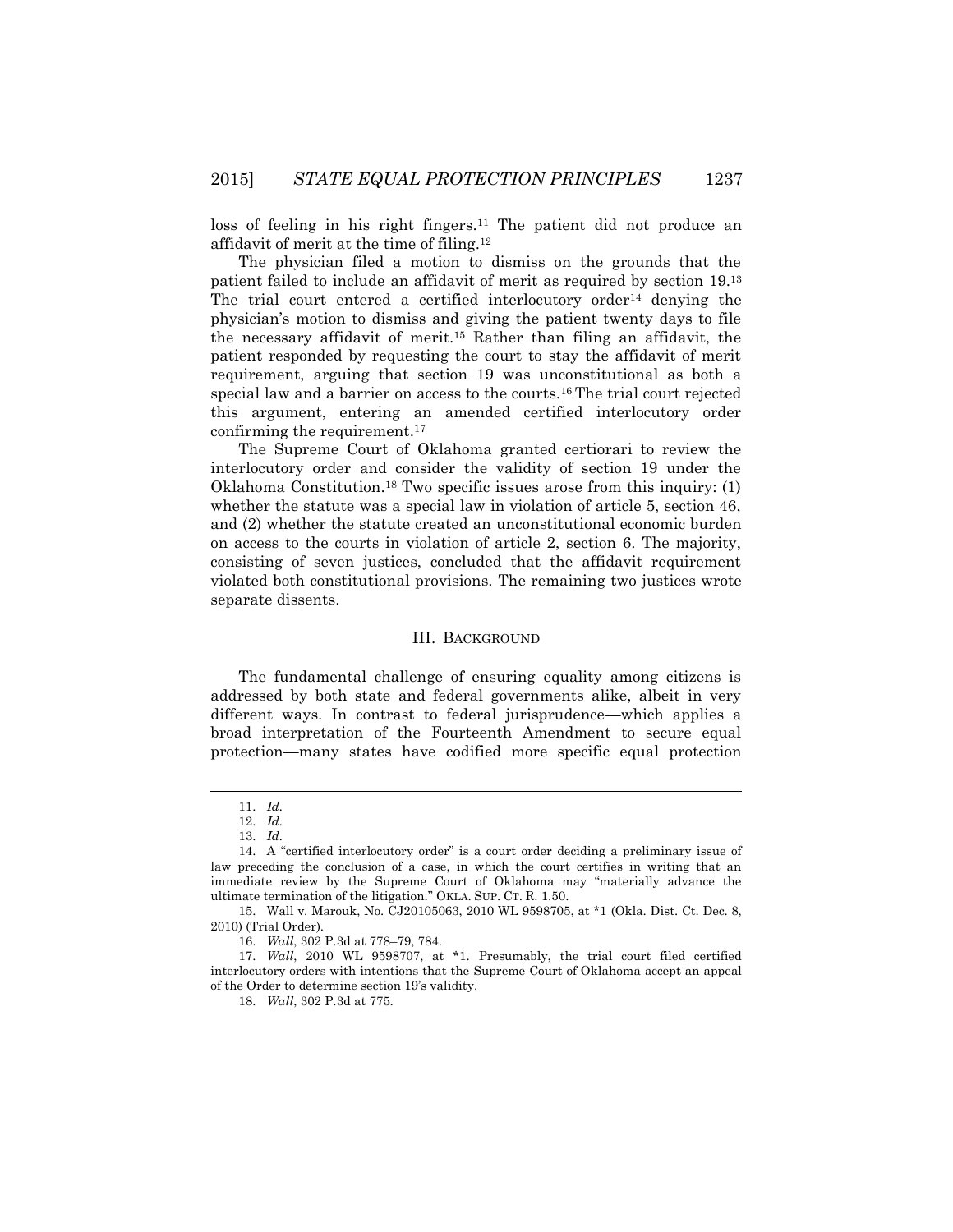guarantees into their constitutions. These state constitutional provisions, although enacted to achieve a similar goal, have been specifically tailored to reflect their respective state's unique public policies. This Comment will focus on the Supreme Court of Oklahoma's application of two of the more prevalent state mediums of ensuring equal protection: constitutional prohibitions on special laws and guarantees of access to the court system.

#### *A. Special Laws*

 $\overline{a}$ 

One common state vehicle for achieving equality is the constitutional prohibition on special laws. A special law is one which confers a right or imposes a duty on some, but not all, of a class of similarly situated persons.<sup>19</sup> The natural concern with such laws is that they do not treat all members of a class in the same manner, thus promoting preferential treatment and inequality under the law. The unequal treatment which special laws can foster at the state level is theoretically—and often pragmatically—comparable to disparate treatment, which is found almost categorically unconstitutional at the federal level.<sup>20</sup> Thus, in that aspect, state prohibitions on special laws act as substantive microcosms of federal equal protection principles.<sup>21</sup>

<sup>19.</sup> Oklahoma City v. Griffin, 403 P.2d 463, 467 (Okla. 1965) (Blackbird, J., dissenting).

<sup>20.</sup> *See* Anderson v. Bd. of Comm'rs, 95 P. 583, 587 (Kan. 1908) (noting that special laws, because they specifically target subgroups of people, are not entitled to the same presumption of constitutionality applied to most statutes); Harris v. Mo. Gaming Comm'n, 869 S.W.2d 58, 65 (Mo. 1994) (holding that classifications based upon immutable characteristics, among other things, are facially special laws; thus "[t]he party defending the . . . statute must demonstrate a 'substantial justification' for the special treatment").

<sup>21.</sup> *See* Benderson Dev. Co. v. Sciortino, 372 S.E.2d 751, 756 (Va. 1988) ("It is true that for a long period of our history, the Equal Protection clause was interpreted by both federal and state courts in language that bore marked similarities to the analysis we made of statutes under the special-laws prohibition contained in the Virginia Constitution."). This dichotomy, however, is not absolute. State prohibitions on special laws are, very clearly, limitations on legislative power. In contrast, the Federal Equal Protection Clause serves as a rights guarantee, affirmatively granting to all persons equal protection of the law. ROBERT F. WILLIAMS, STATE CONSTITUTIONAL LAW CASES AND MATERIALS 772 n.1 (4th ed. 2006). There is another stark difference between special laws and equal protection principles: equal protection violations almost unanimously result in *injury* to a sub-class, while special laws can either *injure* or *benefit* a particular group of people. *See* Lerma v. Keck, 921 P.2d 28, 34 (Ariz. Ct. App. 1996) ("While the equal protection clause prohibits unreasonable discrimination *against* a particular class, the special legislation clause prohibits unreasonable discrimination in *favor* of a particular class.").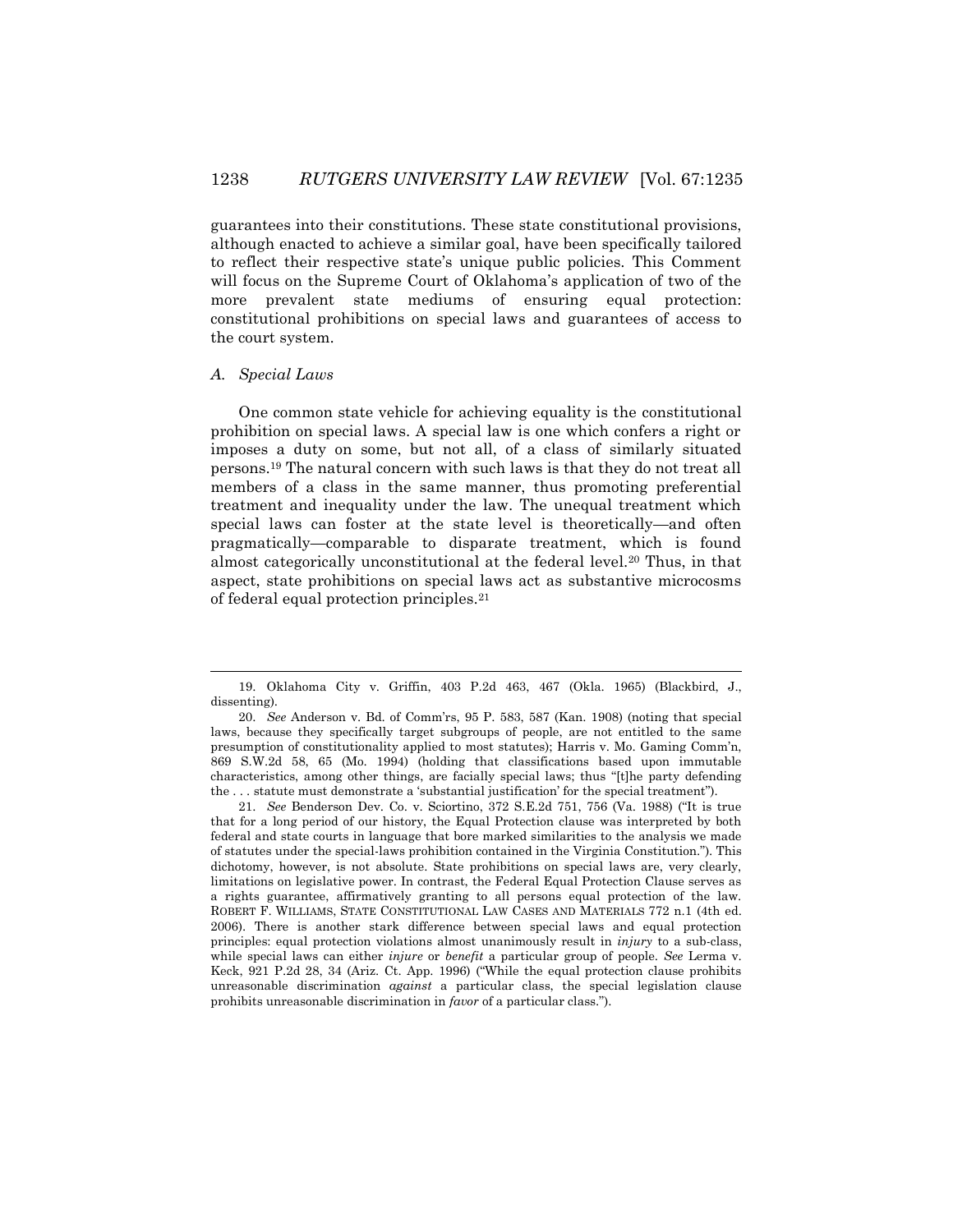The prohibition against special laws is deeply rooted in Oklahoma's history. Even before statehood, the common law prohibited these laws in the Territory of Oklahoma:

A statute relating to persons or things as a class is a general law; one relating to particular persons or things of a class is special. The number of persons upon whom the law shall have any direct effect may be very few, by reason of the subject to which it relates, but it must operate equally and uniformly upon all brought within the relations and circumstances for which it provides.<sup>22</sup>

Oklahoma's Constitution, since its inception in 1907, has continued the tradition, and specifically prohibits the legislature from enacting special laws dealing with twenty-eight subject areas.<sup>23</sup>

One category of special laws explicitly proscribed by the state constitution is the legislative regulation of legal proceedings.<sup>24</sup> Statutes promulgated by the Oklahoma legislature that create sub-classifications among litigants have been struck down according to this provision. Interestingly enough, a statute mandating the production of an affidavit of merit at the time of filing had already been struck down as a special law prior to *Wall*. In *Zeier v. Zimmer*, the Supreme Court of Oklahoma held that an affidavit of merit requirement was an unconstitutional special law when it was only imposed upon plaintiffs bringing an action for medical liability.<sup>25</sup> The *Zeier* court labeled the statute "underinclusive" because it impacted less than an entire class of similarly situated claimants.<sup>26</sup> The court deemed that the general class comprised of all tort victims, and a law exclusively affecting medical malpractice

<sup>22.</sup> Guthrie Daily Leader v. Cameron, 41 P. 635, 639 (Okla. 1895) (citations and internal quotation marks omitted); *accord* Haman v. Marsh, 467 N.W.2d 836, 845 (Neb. 1991) ("It is because the legislative process lacks the safeguards of due process and the tradition of impartiality which restrain the courts from using their powers to dispense *special favors* that such constitutional prohibitions against special legislation were enacted." (emphasis added)).

<sup>23.</sup> The prohibited areas include, among several others: "[e]xempting property from taxation;" "refunding moneys legally paid into the treasury;" "[a]ffecting the estates of minors"; "[f]ixing the rate of interest;" "[r]egulating the management of public schools"; "limit[ing] civil or criminal actions;" "incorporating railroads or other works of internal improvements;" and "[g]ranting divorces." OKLA. CONST. art. 5, § 46; *see generally* Chickasha Cotton Oil Co. v. Lamb & Tyner, 114 P. 333, 334 (Okla. 1911) (acknowledging the constitutional prohibition on special laws for the first time).

<sup>24.</sup> OKLA. CONST. art. 5, § 46.

<sup>25.</sup> 152 P.3d 861, 868–69 (Okla. 2006).

<sup>26.</sup> *Id.* at 868.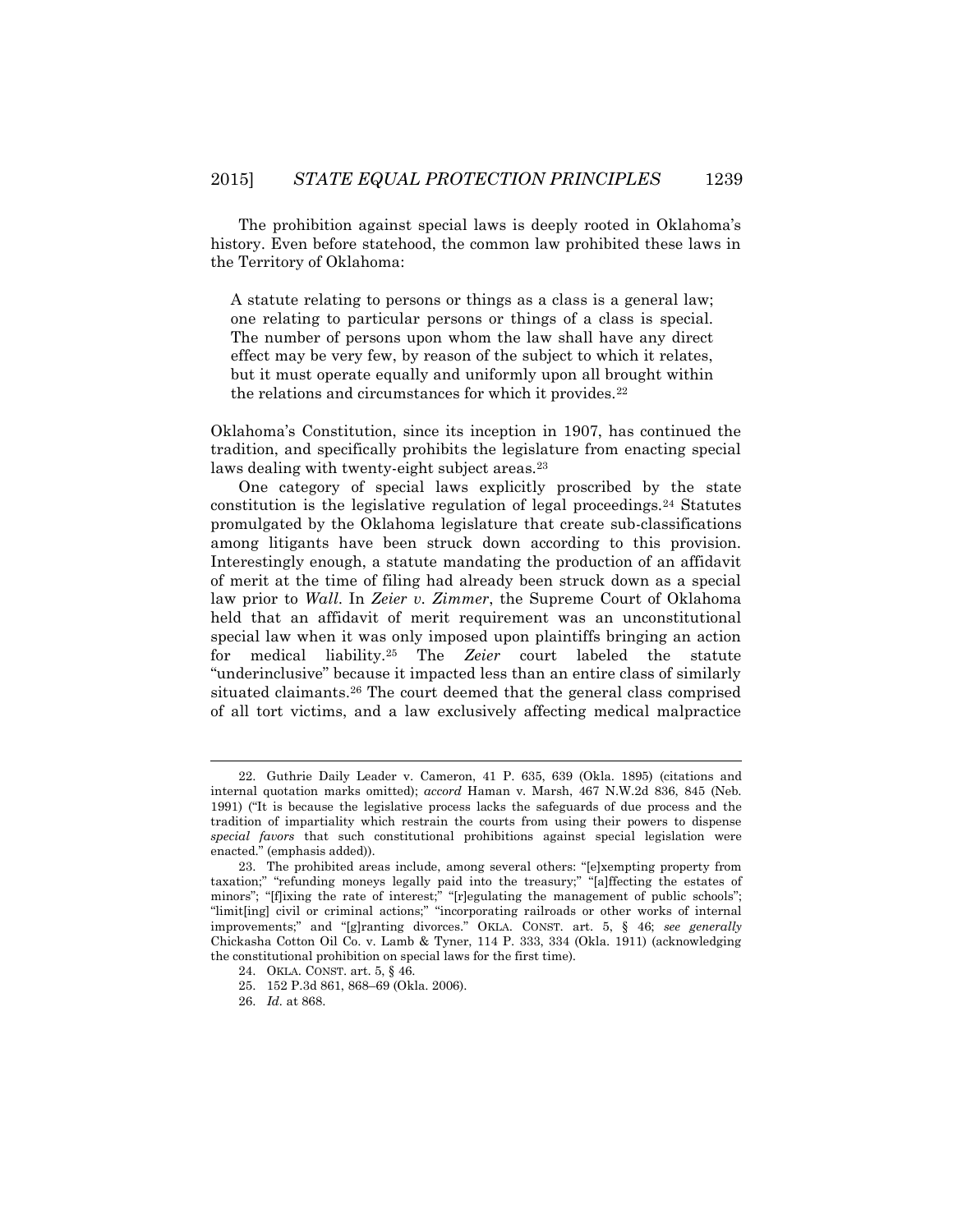victims essentially created a sub-class within the greater body of tort victims.<sup>27</sup>

# *B. Right to Access the Courts*

Like prohibitions on special laws, intrastate rights to access the court system<sup>28</sup> also serve to reinforce equal protection prerogatives, although inherently defining the right more explicitly and specifically than their federal counterpart.<sup>29</sup> Court-access provisions prevent legislatures from barring individuals, or groups of individuals, from the courts for merely technical or semantic reasons.<sup>30</sup> In other words, these provisions ensure that no government entity can place conditions upon access to the courts, such as the ability to pay a fee.<sup>31</sup>

The Supreme Court of Oklahoma has opined on how to scrutinize a statute imposing a cost upon potential litigants, recognizing that the right of litigants to access the courts does not mean that they are entitled to do so at no cost whatsoever. <sup>32</sup> Despite this concession, the court has stressed that financial burdens cannot be used to deny court access

 $\overline{\phantom{a}}$ 

MAGNA CARTA, ch. 29 (1215) (last visited Nov. 6, 2014), *available at* http://www. archives.gov/exhibits/featured\_documents/magna\_carta/translation.html.

29. As the Supreme Court of Oklahoma stated regarding the affidavit of merit requirement in *Zeier*, "[a] statute that so conditions one's right to litigate impermissibly denies equal protection and closes the court house doors to those financially incapable of obtaining a pre-petition medical opinion." 152 P.3d at 873.

30. Court access has been deemed fundamental by several states. *See, e.g.*, Henderson v. Crosby, 883 So. 2d 847 (Fla. Dist. Ct. App. 2004); Coleman v. State, 762 P.2d 814 (Idaho 1988); Kloss v. Edward D. Jones & Co., 54 P.3d 1 (Mont. 2002); Jensen v. Satran, 303 N.W.2d 568 (N.D. 1981); Mills v. Reynolds, 837 P.2d 48 (Wyo. 1992).

31. In fact, charging a fee in exchange for access to the court system was a common practice for the King of England at the time of the drafting of the Magna Carta. The fine/bribe imposed on the King's subjects was one of the King's primary revenue-generating devices. It was also one of the many causes of the revolt that forced King John to sign the Magna Carta in 1215. *See* Donald B. Brenner, *The Right of Access to Civil Courts Under State Constitutional Law: An Impediment to Modern Reforms, or a Receptacle of Important Substantive and Procedural Rights?*, 13 RUTGERS L.J. 384, 403 (1982).

32. Thayer v. Phillips Petrol. Co.*,* 613 P.2d 1041, 1045 (Okla. 1980).

<sup>27.</sup> *Id.*

<sup>28.</sup> The right to court access is originally derived from Chapter 29 of the Magna Carta, which reads:

No freeman is to be taken or imprisoned or disseised of his free tenement or of his liberties or free customs, or outlawed or exiled or in any way ruined, nor will we go against such a man or send against him save by lawful judgment of his peers or by the law of the land. To no-one will we sell or deny of delay right or justice.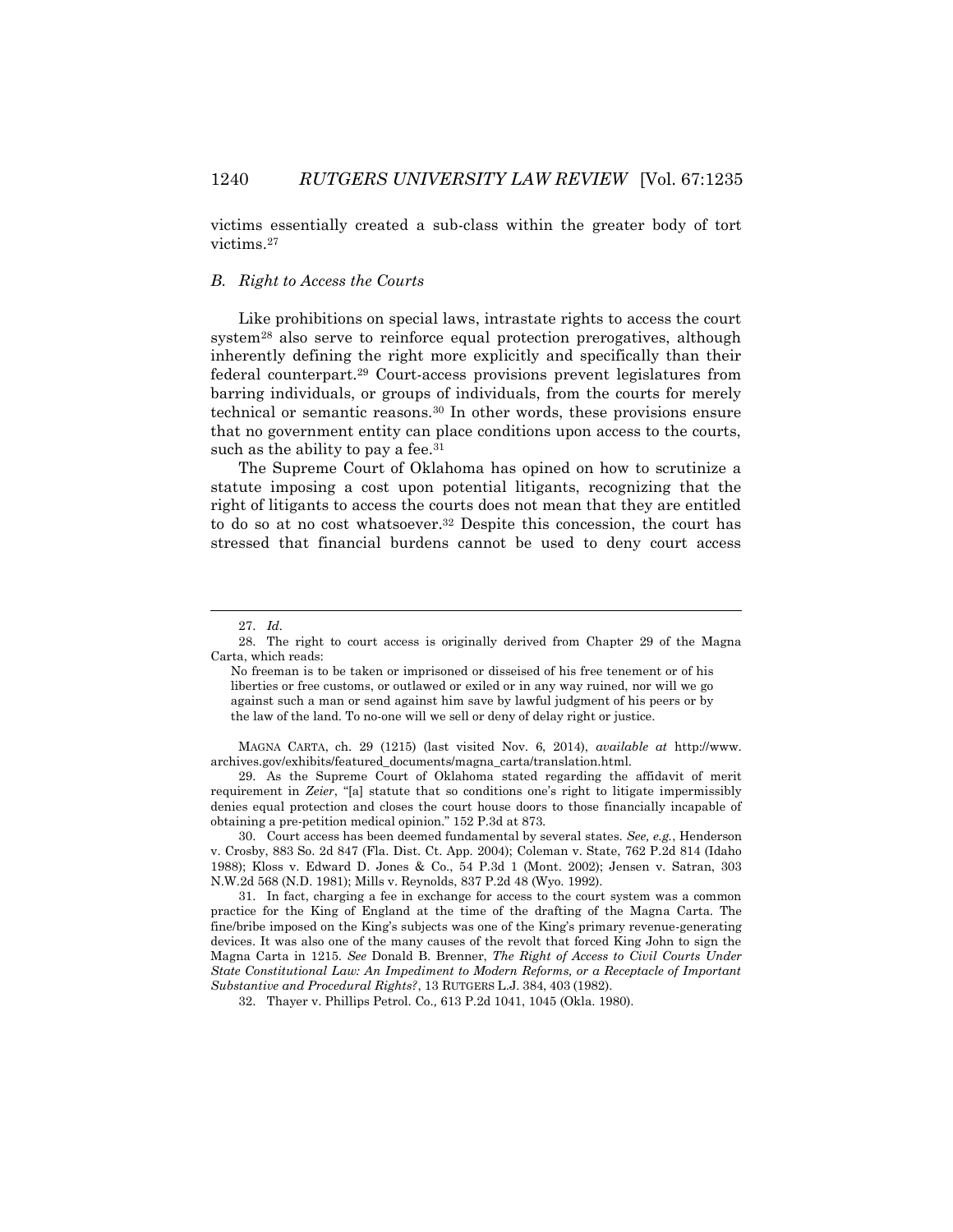altogether.<sup>33</sup> The Supreme Court of Oklahoma has clarified the applicable rule for determining whether fees associated with bringing a lawsuit pass constitutional muster: "[S]uch fees are permissible, as long as they are reasonable."<sup>34</sup> Thus, the threshold inquiry for determining whether a fee associated with filing a complaint is constitutional is whether it is reasonable. Such a standard beckons the obvious question: how much is reasonable?

In *Barzellone v. Presley*, the court examined the reasonableness of a \$349.00 jury fee imposed by statute.<sup>35</sup> Although the court ultimately found that the \$349.00 fee was reasonable, it was careful to qualify its decision:

This opinion should not be read as a rubber stamp for any decision the [l]egislature might make on the amount of fees levied in association with jury trials. The Oklahoma Constitution does not anticipate that litigants will be burdened with the entire bill for maintenance of the court system . . . . The constitutional right to a jury trial is a personal right, which the [l]egislature cannot waive through creating a fiscal barrier so unreasonable as to eliminate the right itself. When comparing the jury fee charge with a jury proceeding utilizing [six] jurors, it would appear that the \$349.00 fee charge approaches the barrier beyond which the charge could not survive constitutional scrutiny.<sup>36</sup>

Thus, the *Barzellone* court held that the maximum threshold for appropriate fees associated with bringing a lawsuit in Oklahoma is close to \$349.00.

In *Zeier*, the court calculated that the cost of obtaining a professional's opinion to support the affidavit of merit (required by statute for claims asserting medical liability) could range from \$500.00 to \$5000.00.<sup>37</sup> This cost, even if mitigated as to fall at the bottom end of the

<sup>33.</sup> *Id.* Although *Thayer* and some of its progeny clearly impose traditional strict scrutiny—requiring a compelling governmental interest—for restrictions on access to the courts, the Supreme Court of Oklahoma does not overtly walk through the strict scrutiny analysis in more recent cases, including *Wall* and *Zeier*.

<sup>34.</sup> Wall v. Marouk, 302 P.3d 775, 785 (Okla. 2013). This reasonableness requirement is a slight deviation of a more general two-prong test, used by other courts, which balances the nature of a court fee against the purposes for which it was exacted. *See, e.g.*, Flood v. State *ex rel.* Homeland Co., 117 So. 385, 387 (1928).

<sup>35.</sup> 126 P.3d 588 (Okla. 2005).

<sup>36.</sup> *Id.* at 601 (citations omitted).

<sup>37.</sup> Zeier v. Zimmer, Inc., 152 P.3d 861, 873 (Okla. 2006).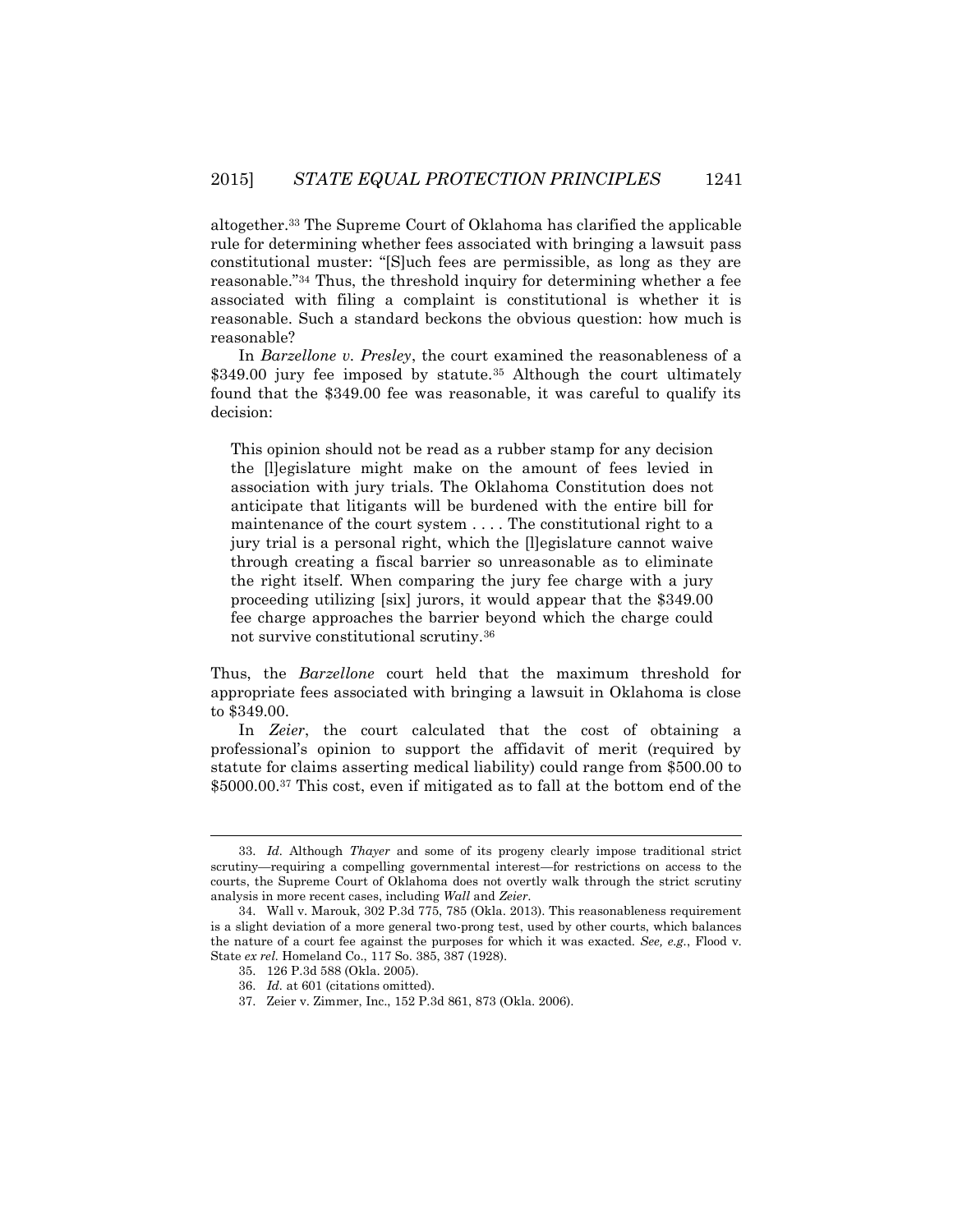cost scale created by the court, clearly crossed the line of reasonableness established in *Barzellone* and was held unconstitutional as a result.<sup>38</sup>

#### IV. THE COURT'S REASONING

## *A. The Majority*

The *Wall* majority held that section 19's affidavit of merit requirement constituted a special law in violation of article 5, section 46.<sup>39</sup> The court found that the requirement was functionally identical to the affidavit requirement deemed unconstitutional in *Zeier*. Section 19, according to the majority, created two sub-classes of tort victims: those who were bringing their claims against professionals and those who were not.<sup>40</sup> The statute then created a duty—to procure an affidavit of merit upon one sub-class of tort victims and not the other. The court found such blatant unequal treatment among members of the same class to violate the Oklahoma Constitution's prohibition on special laws.<sup>41</sup>

The primary grounds for discussion in *Wall* focused on the sole textual distinction between section 19's affidavit requirement and the one found unconstitutional in *Zeier*: section 19's applicability to all "professional negligence" plaintiffs as opposed to the *Zeier* statute's applicability to all "medical liability" plaintiffs.<sup>42</sup> After undergoing a significant contextual analysis of both statutes' history, the court found that the statutory framework surrounding section 19 had used the two terms interchangeably.<sup>43</sup> Because the terms "professional negligence" and "medical liability" were used synonymously in the *Zeier* statute, the court held that the legislature intended the professional negligence language in section 19 to be functionally identical to the medical liability language in the *Zeier* statute.<sup>44</sup>

The more interesting discussion of the court, however, raises the possibility that the legislature specifically used the term "professional negligence" in section 19 to create a broader class of litigants than the statute struck down in *Zeier*, thereby circumventing the constitutional

l

<sup>38.</sup> *Id.* at 873–74.

<sup>39.</sup> *Wall*, 302 P.3d at 779.

<sup>40.</sup> *Id.*

<sup>41.</sup> *Id.*

<sup>42.</sup> *Id.* at 781.

<sup>43.</sup> *Id.*

<sup>44.</sup> *Id.* at 782–83.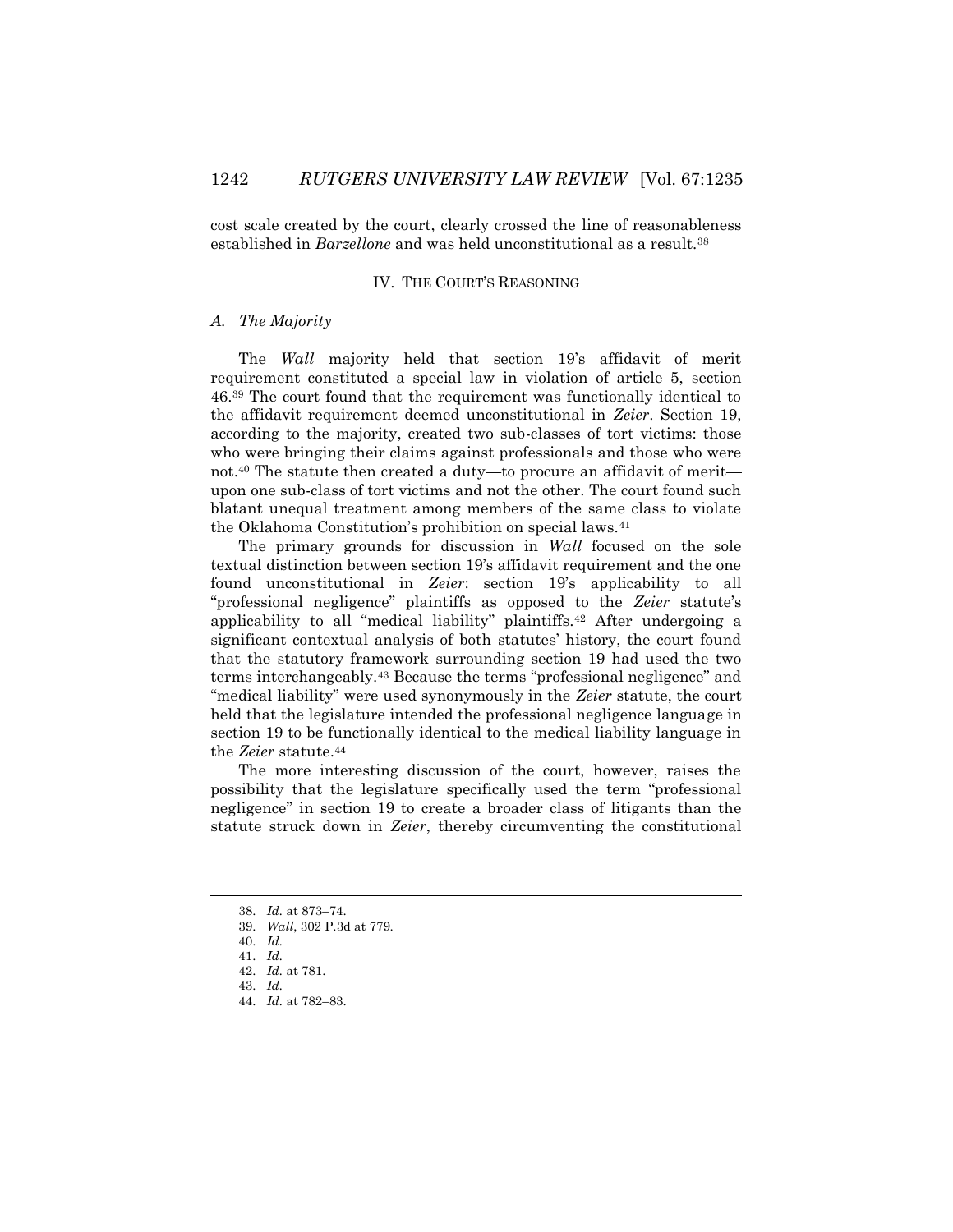prohibition on special laws.<sup>45</sup> Even if this was the legislature's intention, the majority was not persuaded that the statute would be constitutional. The biggest problem for the court was that the term "professional negligence" was not defined in section 19, thus it would be impossible to tell how broadly applicable the legislature intended it to be.<sup>46</sup> Rather than enabling the statute to survive a constitutional challenge, the legislature's failure to define the term "caused more problems than it solved."<sup>47</sup> The court suggested that professional negligence could plausibly be interpreted broadly, encompassing negligence by lawyers, doctors, clergymen, funeral services, barbers, cosmetologists, plumbers, foresters, sanitarians, environmental specialists, bail bondsmen, pawnbrokers, and many more professions.<sup>48</sup> Despite the potential for a much larger class of affected people, the vagueness as to legislative intent led the court to reject any interpretation of "professional negligence" which contradicted the term's usage—as a synonym for "medical liability"—in the *Zeier* statute.<sup>49</sup>

Using the analytical framework put in place by *Barzellone* and *Zeier*, the *Wall* majority also held that the affidavit requirement created an unconstitutional burden on access to the courts.<sup>50</sup> Unlike the need for discussion as to the functional distinction, or lack thereof, between the terms "professional negligence" and "medical liability," a new inquiry was not necessary to determine the constitutionality of the burdens imposed

Even without the definition of professional negligence found [in the statutory framework] there are problems with vagueness. If the [l]egislature did not intend professional negligence to mean "a negligent act or omission to act by a health care provider in the rendering of health care services," then what did they mean?

*Id.* at 782.

<sup>45.</sup> *Wall*, 302 P.3d at 782–83. In other words, the inquiry was whether the legislature's use of the term "professional negligence," rather than the term "medical liability," would enable the statute to pass constitutional muster. The theory conceived by the legislature and presented by the defendants, presumably, was that the category of plaintiffs alleging professional negligence is much broader than those merely alleging medical malpractice. It would naturally be more difficult for a court to render the statute unconstitutional as a special law if it affected, in comparison to the statute in *Zeier*, a much larger class of litigants. The equal protection concerns about creating a sub-class of litigants would be alleviated if the statute affected a group which could conceivably be categorized as a "class" rather than a "sub-class."

<sup>46.</sup> The court elaborated on this problem:

<sup>47.</sup> *Id.* at 784.

<sup>48.</sup> *Id.* at 782–83. The court failed to address whether the term "professional negligence," with this very broad interpretation, would expand the class of affected litigants enough to circumvent the prohibition on special laws.

<sup>49.</sup> *Id.* at 782–84.

<sup>50.</sup> *Id.* at 784–85.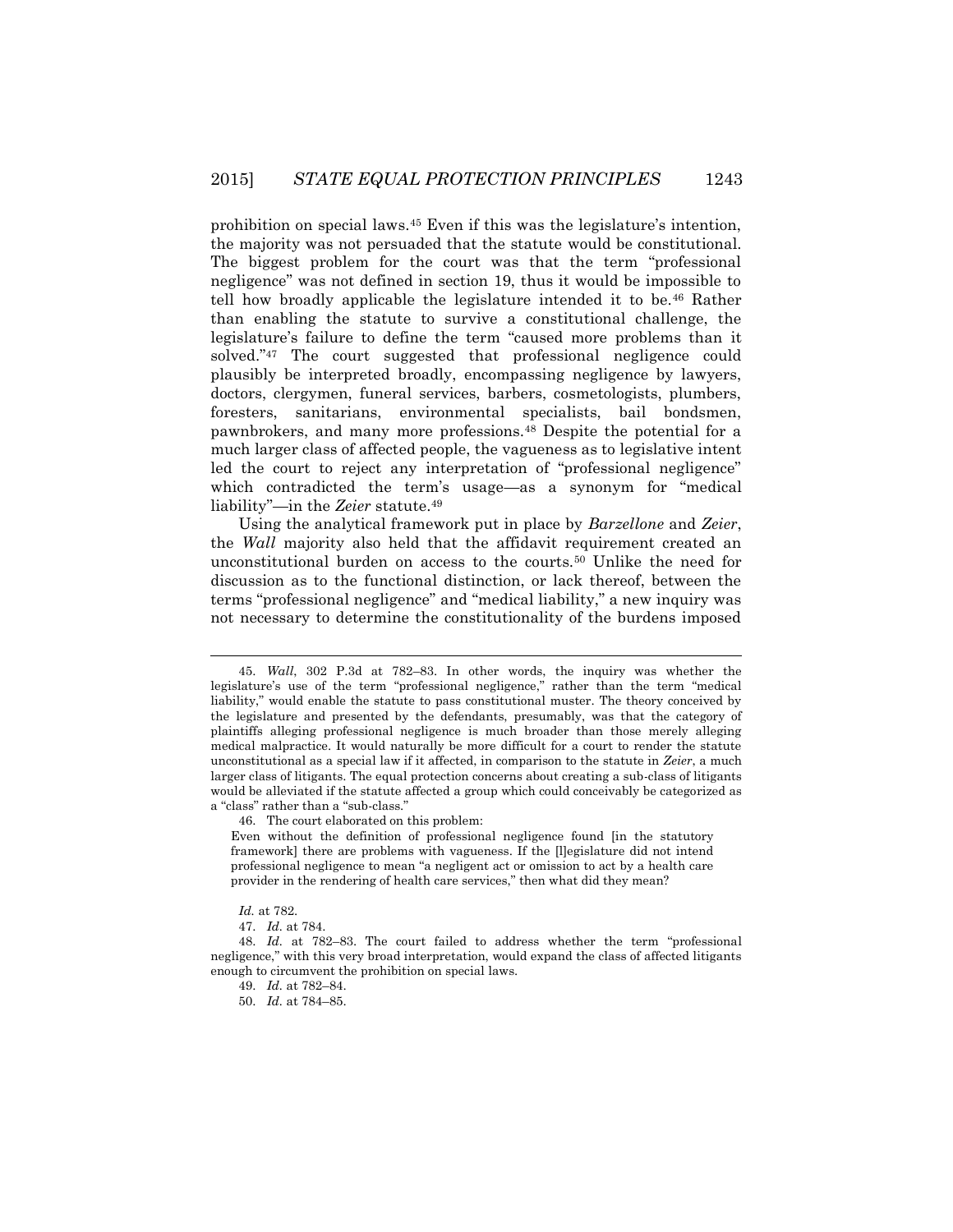on those bringing a suit for professional negligence. The question of reasonableness as to section 19's associated burden on plaintiffs was identical in every way to the inquiry undergone in *Zeier*. The court in *Zeier* determined that it would cost anywhere from \$500.00 to \$5000.00 for plaintiffs to produce an affidavit of merit signed by a medical expert.<sup>51</sup> The *Wall* majority applied those same figures to approximate the financial burden on plaintiffs who need to produce an affidavit of merit by an expert, even though the number might vary depending on what kind of expert is necessary.<sup>52</sup> These costs, just like the costs in *Zeier*, clearly exceeded the maximum threshold of \$349.00 established by the *Barzellone* court.<sup>53</sup>

With regard to the indigency exemption, the majority took the position that even if a plaintiff qualified for the exemption, the nonrefundable forty-dollar fee for applying for indigency was still a constitutionally significant economic hurdle to the indigent.<sup>54</sup> Although deferring the payment of the fee was an option to some who qualified, the fee could not be waived altogether.<sup>55</sup> This fee, although much smaller in cost than obtaining an affidavit of merit signed by an expert, was an unconstitutional economic burden on the rights of poor people to access the courts.<sup>56</sup>

# *B. The Dissents*

#### 1. Justice Winchester

In his one page dissent, Justice Winchester contended that the affidavit requirement was not a special law. He argued that the statute did not *create* a new sub-class of tort victims; rather, the sub-class professional negligence plaintiffs—had already existed before the legislature passed section 19. He reasoned that tort law is inherently comprised of sub-classes, including those who are alleging professional

l

56. Although this fee was small, the majority reasoned: "Claimants may not have their fundamental right of court access withheld merely for nonpayment of some liability or conditioned coercive collection devices." *Id.*

<sup>51.</sup> Zeier v. Zimmer, Inc., 152 P.3d 861, 874 (Okla. 2006).

<sup>52.</sup> *Wall*, 302 P.3d at 785.

<sup>53.</sup> *Id.*

<sup>54.</sup> *Id.* at 786. For in-depth discussions on court fees as applied to the indigent, in the context of the right to court access, see generally Gerald Gunther, *Foreword: In Search of Evolving Doctrine on a Changing Court: A Model for Newer Equal Protections*, 86 HARV. L. REV. 1 (1972), Frank I. Michelman, *The Supreme Court and Litigation Access Fees: The Right to Protect One's Rights, Part I*, 6 DUKE L.J. 1153 (1973), and Note, *Litigation Costs: The Hidden Barrier to the Indigent*, 56 GEO. L.J. 516 (1968).

<sup>55.</sup> *Wall*, 302 P.3d at 786.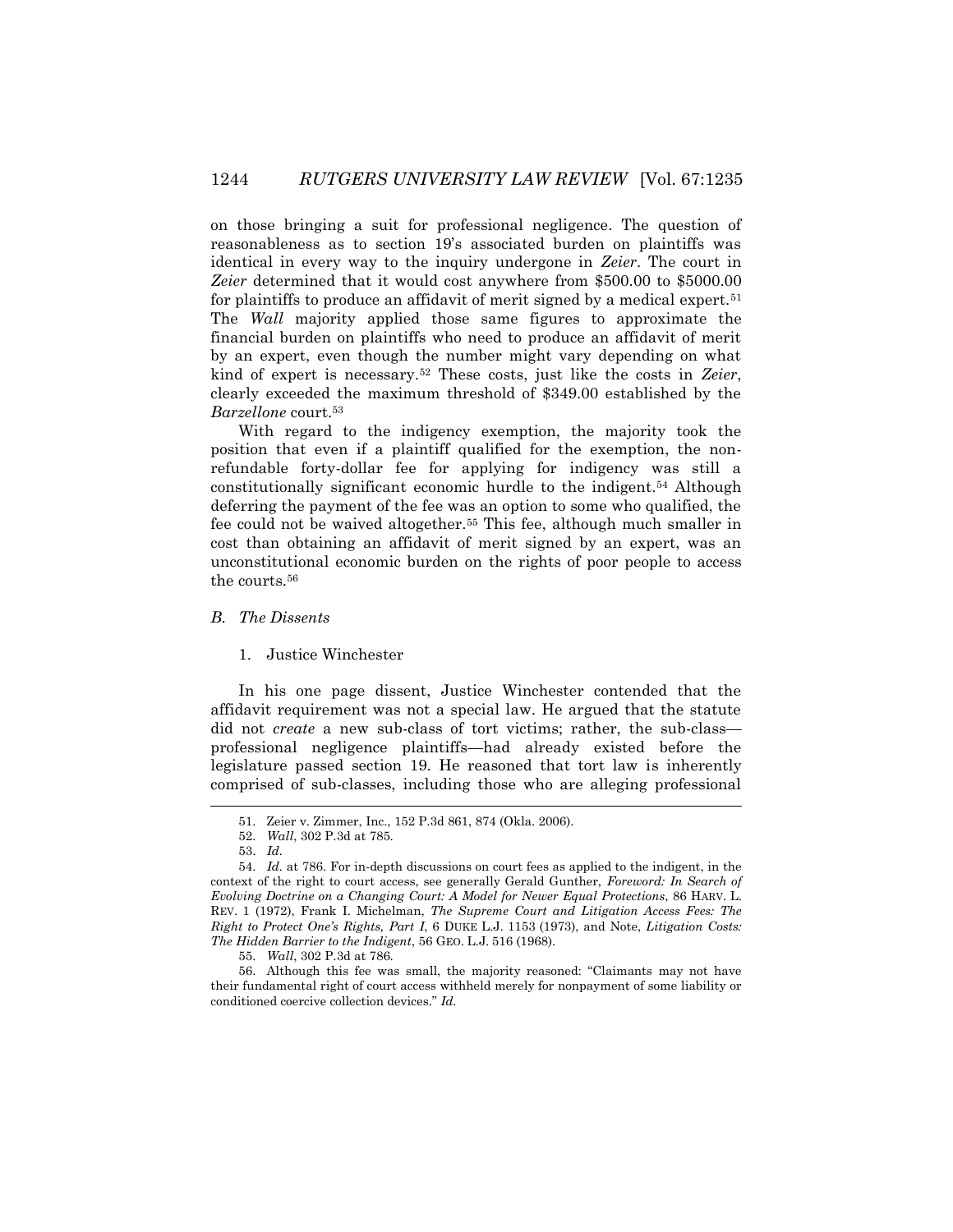negligence.<sup>57</sup> Oklahoma common law has long required plaintiffs in malpractice actions to establish a professional's negligence through expert testimony.<sup>58</sup> The statute, by imposing the affidavit requirement on only professional negligence plaintiffs, merely reflected pre-existing legal distinctions. Justice Winchester saw no reason to force the legislature to turn a blind eye to the significant legal distinction between negligence and malpractice at the filing stage. He opined: "Is it reasonable to require expert testimony in a malpractice case, but forbid the legislature from requiring that an expert submit an affidavit at the front end of a lawsuit? I do not believe it is."<sup>59</sup>

Justice Winchester also took issue with the majority's characterization of the affidavit requirement as an unconstitutional economic burden on the right to court access. Admittedly using the reasoning of the Supreme Court of Georgia in a similar case, he emphasized that the costs associated with the procurement of an expert affidavit are not directly imposed by section 19.<sup>60</sup> Rather than being imposed by a state actor, the costs facing professional negligence plaintiffs are in fact levied by private parties.<sup>61</sup> Absent any state-imposed cost, the justice argued that the state did not impose any unconstitutional burden on litigants.<sup>62</sup>

Further, Justice Winchester again recognized the pre-existing differences between ordinary negligence claims and professional negligence claims as applied to the right of access question: "If this Court reasons that the legislature's requirement of an expert affidavit is financially burdensome, is it somehow less burdensome to require an expert to testify to the negligence of the defendant during the trial stage?

<sup>57.</sup> *Id.* at 787 (Winchester, J., dissenting).

<sup>58.</sup> *Id.*

<sup>59.</sup> *Id.* at 788. Although Justice Winchester refers to malpractice plaintiffs as a "sub[-]class" which had already been long-existing in the state's common law, his argument seems to categorize malpractice plaintiffs into a class of their own rather than a sub-class of negligence plaintiffs. Either way, the crux of his dissent implies that requiring equal treatment for all tort victims is entirely too broad.

<sup>60.</sup> *Id.*

<sup>61.</sup> *Wall*, 302 P.3d at 788 (Winchester, J., dissenting). The Georgia case, *Walker v. Cromartie*, involved a due process challenge to an affidavit requirement. 696 S.E.2d 654 (Ga. 2010). The Georgia Supreme Court observed: "The 'costs' appellants object to are created by private actors, not any state actor. Since no state actor has exacted the harm of which appellants complain, the statute does not violate the right to due process." *Id.* at 656.

<sup>62.</sup> *Wall*, 302 P.3d at 788 (Winchester, J., dissenting)*.*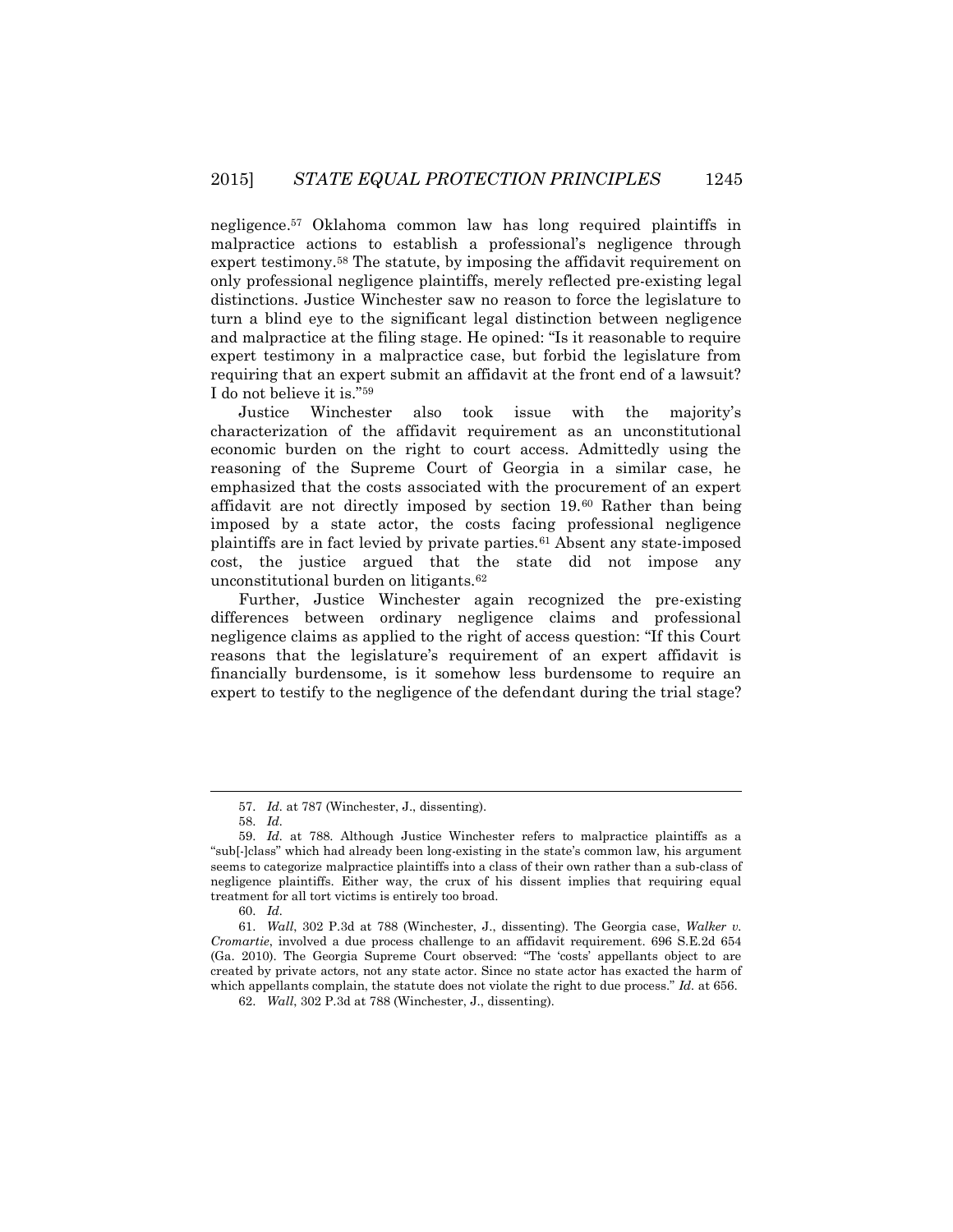Case law requires such expert testimony."<sup>63</sup> Additionally, he found no objection, unlike the majority, with the indigency exemption.<sup>64</sup>

#### 2. Justice Taylor

In his dissent, Justice Taylor disagreed with the majority's characterization of "professional negligence" as a synonym of "medical liability."<sup>65</sup> He supported his argument with the general principle that "every statute is presumed constitutional and will be upheld until its constitutional invalidity is clearly shown."<sup>66</sup> Rather than construing the statute in a way which would infer the legislature was fruitlessly attempting to create laws which it knew were unconstitutional, Justice Taylor believed that the court should give deference to legislative intent.<sup>67</sup> Assuming that the legislature intended to expand the class of litigants affected by the affidavit of merit requirement, he would find that the class created by the statute was broad enough to alleviate the concerns raised by special laws.<sup>68</sup>

Further, Justice Taylor would have held that section 19 did not violate the right to access the courts.<sup>69</sup> Again, he expressed his displeasure with the majority's unnecessarily expansive display of power over the legislature. He explained that the indigency exemption alleviated all concerns about burdening those who could not afford the fees associated with filing an affidavit of merit.<sup>70</sup> If the forty-dollar fee for applying for indigency was too high or burdensome, as the majority concluded, Justice Taylor would have elected to strike down that fee rather than strike down section 19 entirely.<sup>71</sup> He saw no reason for reaching further than was absolutely necessary to ensure adherence to the Oklahoma Constitution.

 $\overline{\phantom{a}}$ 

71. *Id.*

<sup>63.</sup> *Id.*

<sup>64.</sup> *Id.* Here, Justice Winchester's very brief remarks concerning the indigency exemption suggest that he considers the issue a "no-brainer." Unlike the majority, he does not seem to be phased at all by the forty-dollar fee for filing for indigency.

<sup>65.</sup> *Id.* at 789 (Taylor, J., dissenting).

<sup>66.</sup> *Id.* at 788–89 (citing Wilson v. Fallin, 262 P.3d 741, 748 (Okla. 2011)).

<sup>67.</sup> "Further, this Court is to presume that the [l]egislature has not done a vain and useless act." *Id.* at 789 (citing Surety Bail Bondsmen of Okla., Inc. v. Ins. Comm'r, 243 P.3d 1177, 1185 (Okla. 2010)).

<sup>68.</sup> *Wall*, 302 P.3d at 789 (Taylor, J., dissenting). Although the justice does not address whether he believes professional negligence plaintiffs are indeed a "sub-class" of tort plaintiffs, his dissent suggests that he does not believe that they are. Rather, the group of professional negligence plaintiffs would be large enough to constitute its own class.

<sup>69.</sup> *Id.*

<sup>70.</sup> *Id.*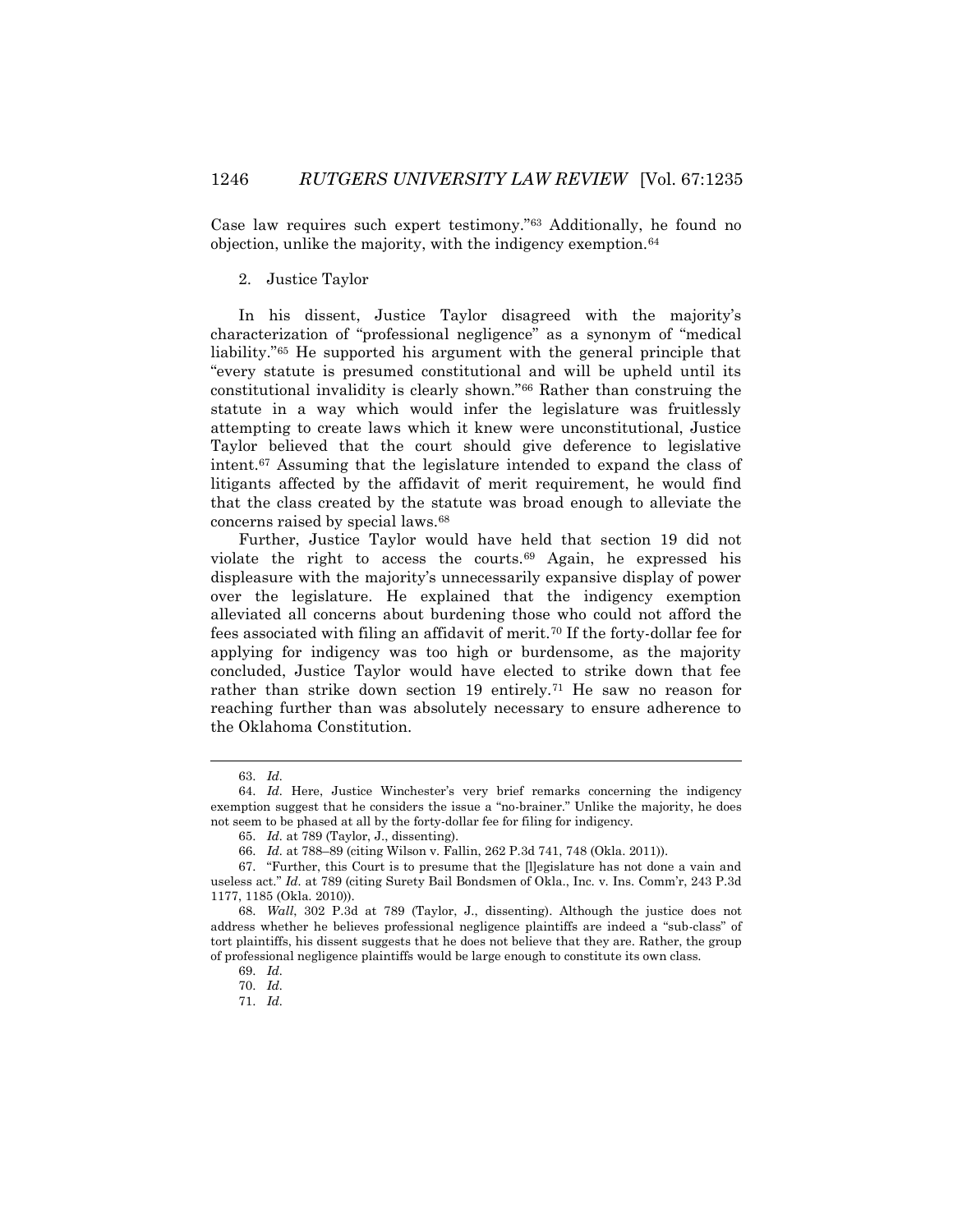### V. ANALYSIS

Section 19 was enacted as part of what was perhaps the most comprehensive tort reform measure in Oklahoma's history.<sup>72</sup> The legislature's goal was to reduce the number of frivolous lawsuits filed, thus resulting in reduced costs to the judicial system and the state generally.<sup>73</sup> The main premise was that frivolous medical malpractice claims would not likely be endorsed by experts, resulting in only meritorious claims—with affidavits of merit—being filed.<sup>74</sup>

The legislature intended to re-shape the civil procedure of medical malpractice claims, but it did not intend section 19 to include only medical malpractice plaintiffs. Against the backdrop of *Zeier*, Justice Taylor was correct when he noted that the Oklahoma legislature did not intend for the term "professional negligence" to exclusively encompass plaintiffs alleging medical negligence, because such an intention would be redundant and pointless.<sup>75</sup> Instead, in light of the clear legislative rhetoric proclaiming the need for tort reform and the reduction of frivolous litigation, the most logical conclusion is that the legislature intended to make medical malpractice lawsuits more difficult to initiate, and constructed section 19's language to further that policy while mitigating the possibility of constitutional (or perhaps more appropriately—judicial) pushback. If the legislature intended to evade

l

<sup>72.</sup> *See* Press Release, Okla. Office of the Governor, Gov. Henry Signs Comprehensive Tort Reform (May 21, 2009) (on file with author); Press Release, Okla. House of Representatives, Health Care, Lawsuit Reform Set to Go into Effect Nov. 1 (Oct. 30, 2009) (on file with author); Press Release, Okla. House of Representatives, Trial Lawyer Email Demonstrates Need for Tort Reform (Sept. 1, 2009) [hereinafter Okla. House of Representatives, Trial Lawyer Email Demonstrates Need for Tort Reform] (on file with author).

<sup>73.</sup> Press Release, Okla. House of Representatives, Trial Lawyer Email Demonstrates Need for Tort Reform, *supra* note 72.

<sup>74.</sup> This Comment refers to "medical malpractice" claims, rather than "professional negligence" claims, because, despite the legislature's use of more general language in section 19 than its predecessor found unconstitutional in *Zeier*, it is clear from the legislative history of the Act that it was collaboratively drafted by legislators and the healthcare lobby. This author came across no evidence that any groups of professionals, outside of the healthcare industry, were a moving force behind the legislation. Although section 19 was specifically a small piece of the greater tort reform legislation passed, it was enacted in the same year that Oklahoma's comprehensive healthcare reform legislation was signed into law. *Id.* In light of this context, the affidavit requirement is not surprising: every claim for medical malpractice in Oklahoma state court would require a medical expert's testimony—for a price. It is apparent to this author that such a result was the primary objective of the affidavit requirement.

<sup>75.</sup> *Wall*, 302 P.3d at 788 (Taylor, J., dissenting). There is no readily apparent reason for the legislature to enact a law intentionally identical to a prior law which was determined to be unconstitutional in *Zeier*.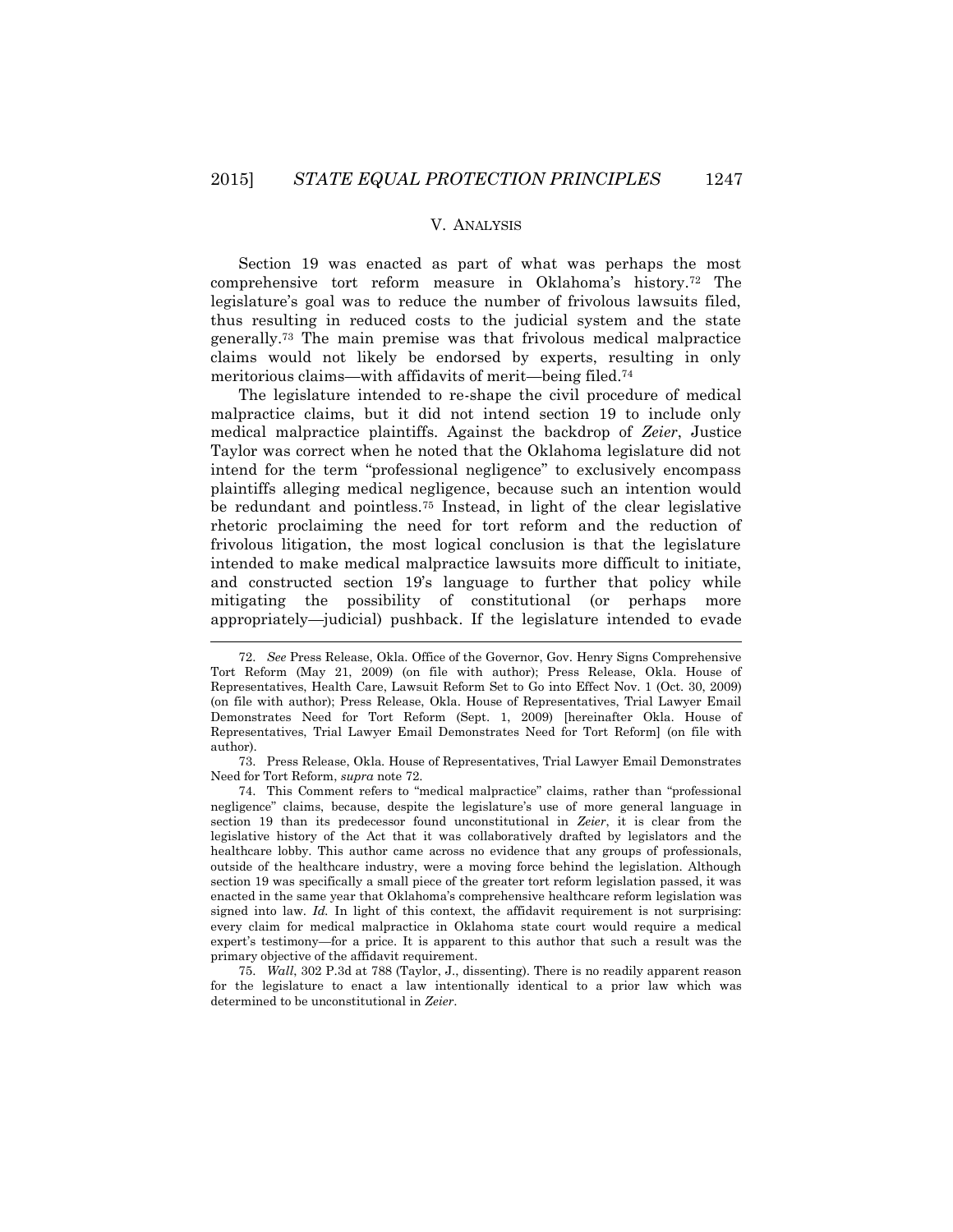the proscription of special laws, the only way to do so would have been to pass a law that is more generally applicable than that found unconstitutional in *Zeier*. Therefore, for the rest of this analysis, this Comment will presume that the legislature intended "professional negligence" to include a greater class of litigants than simply medical malpractice plaintiffs.

Under this assumption, the majority's opinion, with regard to the special laws prohibition, creates a paradox. The court insists that the term "professional negligence," without being clearly defined, is too vague to deviate from the legislative intent—evidenced by the contextual framework of the larger statute—for the term to mean "medical liability."<sup>76</sup> However, using the assumption above, the legislature's *actual* intent was to make the term broader so that it could pass constitutional muster. The court's argument against the constitutionality of the "professional negligence" classification, as being too narrow and special, is based on legislative intent, yet the legislature's intent was clearly to create a broad—and constitutional—scope for section 19. This indicates that the majority was not *interpreting* the legislature's intent; it was, subtly, *rejecting* it.

Despite the court's holding against section 19 as a special law, a thought-provoking inquiry remains unanswered from this case. Even if the legislature intended for the law's purview to extend to a clearlydefined scope of professional negligence plaintiffs (as to alleviate the majority's concerns about vagueness), how broad does the class of litigants need to be in order to be considered a general law, rather than a special law?<sup>77</sup> The answer to this question would have required a linedrawing inquiry—an undertaking the court likely had no desire to endeavor upon.<sup>78</sup>

The other holding of the Supreme Court of Oklahoma, that the statutory imposition of an affidavit of merit requirement was an unconstitutional economic burden on the fundamental right to access the courts, also raises some interesting questions. Justice Winchester's indication that non-governmental actors impose the costs associated with obtaining an affidavit is unequivocally accurate; however, this fact is not

l

<sup>76.</sup> *See supra* text accompanying note 49.

<sup>77.</sup> For example*,* if all malpractice victims are not broad enough, what about all negligence plaintiffs? All tort plaintiffs? All civil plaintiffs? Is there anything short of the entire litigant population that could comprise a constitutionally-adherent class?

<sup>78.</sup> The majority labels the applicable general class as all "tort victims." *See supra* text accompanying note 27. The majority does not provide a reason why they draw the line there, as opposed to any other classification.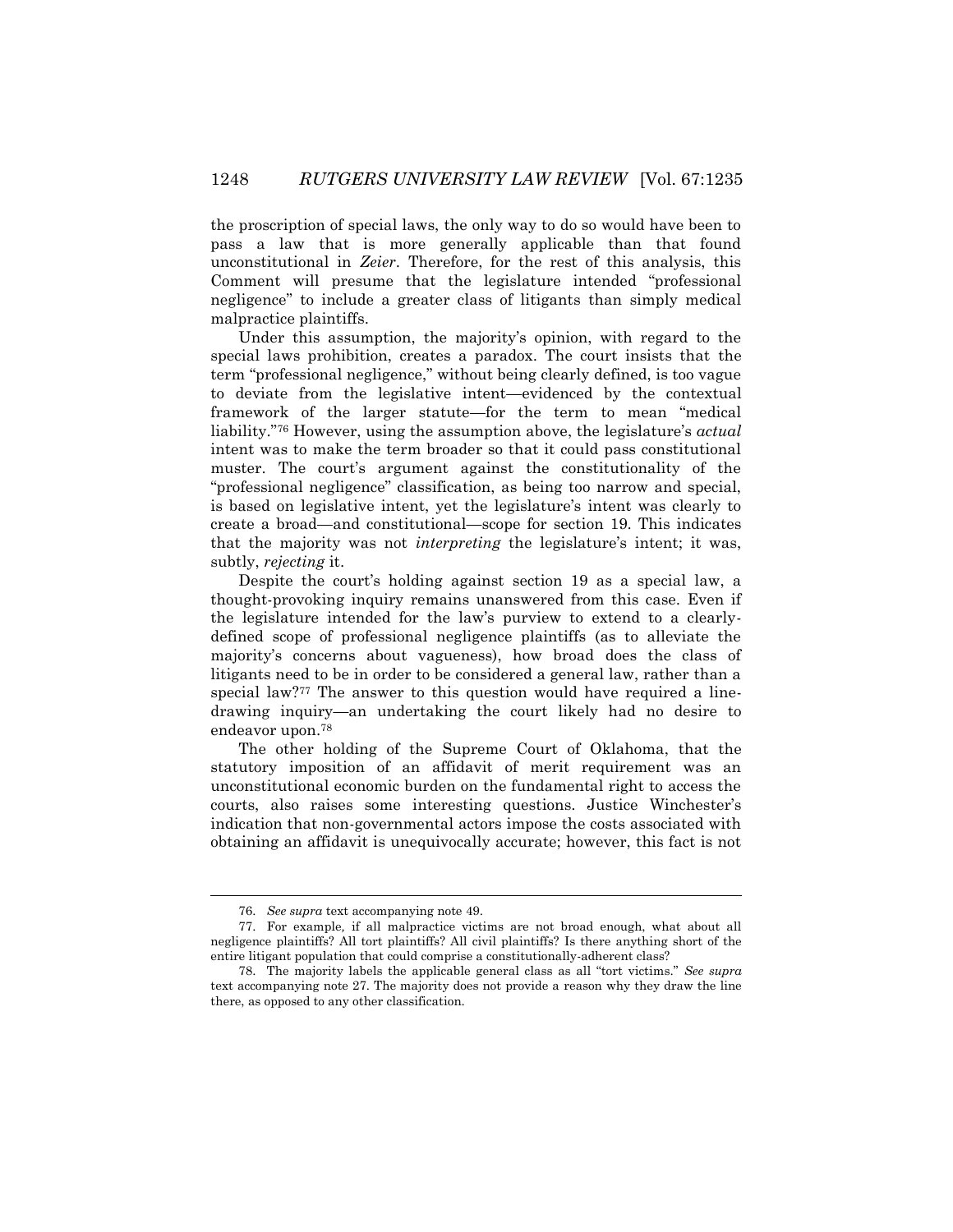(and appropriately was not in the majority's eyes) dispositive of the matter.

There are very different policies behind requiring a plaintiff: (1) to provide expert testimony in order to ultimately fulfill his burden of proof<sup>79</sup> and (2) to provide expert testimony at the onset of litigation. Contrary to general public belief, most claims do not take shape until discovery has commenced and evidence has been gathered.<sup>80</sup> How is an expert supposed to determine the validity of a claim without the production of any evidence? Oftentimes the most critical facts for formulating a medical opinion are not readily apparent from the initial allegations of a plaintiff. Instead, they are discovered through an extensive effort to gather documentation and testimony regarding the pertinent issues.

Further, the overarching policy of giving a plaintiff his day in court remains strong in jurisprudence nationwide.<sup>81</sup> Placing an impediment upon individuals before even stepping foot inside the courtroom, merely because the wrongs against them were purportedly committed by professionals rather than laypeople, diametrically opposes this policy. The purpose of the legislation was to stop litigation before it even had a chance to start. It would seem that such a legislative intent would per se violate the fundamental right to access the courts.<sup>82</sup>

Regardless of whether the affidavit of merit provision was overburdensome, the dissents argue that it would not restrict any person

<sup>79.</sup> For detailed explanations of why expert testimony is necessary for a plaintiff in medical malpractice cases, see generally H. H. Henry, *Necessity of Expert Evidence to Support an Action for Malpractice Against a Physician or Surgeon*, 81 A.L.R. 2D 597 (1962), and Joseph H. King, *The Common Knowledge Exception to the Expert Testimony Requirement for Establishing the Standard of Care in Medical Malpractice*, 59 ALA. L. REV. 51 (2007).

<sup>80.</sup> The public belief that cases can be easily defined as either frivolous or meritorious at the onset of litigation is evident from the legislative outcry for the need to place a roadblock in front of frivolous claims at the time of filing. *See* press releases cited *supra* note 72.

<sup>81.</sup> In fact, the federal courts have consistently found affidavit of merit requirements to directly conflict with federal pleading standards. *See, e.g.*, Long v. Adams, 411 F. Supp. 2d 701, 709 (E.D. Mich. 2006); Boone v. Knight, 131 F.R.D. 609, 612 (S.D. Ga. 1990).

<sup>82.</sup> Again, as evidenced by this example, the dichotomy between state court-access provisions and federal equal protection can deviate from its typical parallelism. Restrictions on court access, as previously mentioned, are traditionally reviewed under strict scrutiny in state courts as deprivations of a fundamental right. *See supra* note 33. If a court-access provision was challenged under the Equal Protection Clause, it would likely be reviewed under the deferential rational basis standard unless it specifically targeted a suspect class. *See* Walker v. Bain, 257 F.3d 660, 667–68 (6th Cir. 2001) (holding that the Prisoner Litigation Reform Act, which deterred frivolous litigation by prisoners and made it more difficult for them to bring claims, was subject to rational basis review).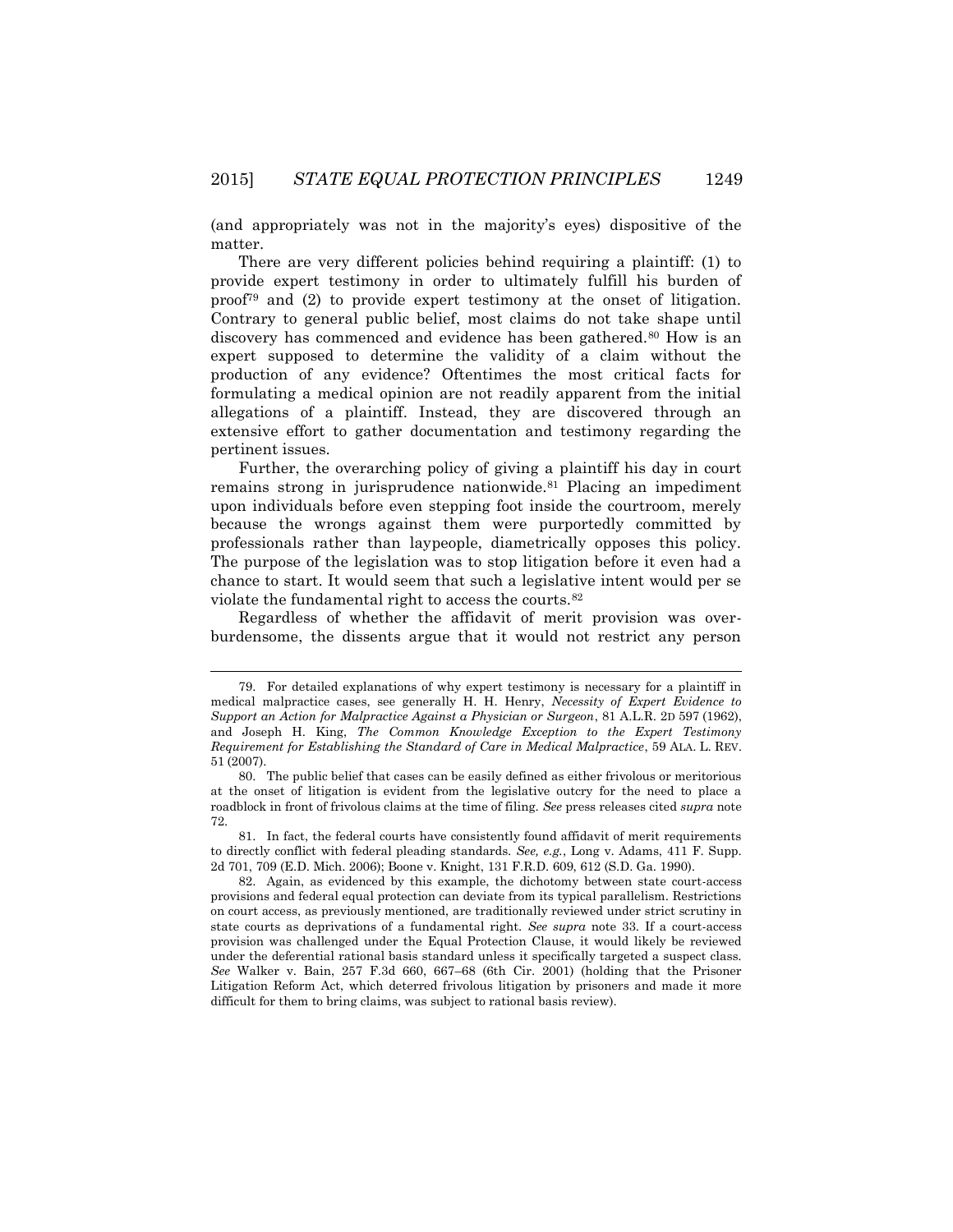from accessing the courts because the costs associated with obtaining an affidavit could be alleviated by the indigency exemption if a prospective litigant could not afford to pay them. Two questions arise from this argument: (1) does the indigency exemption ensure court access to all people; and (2) even if it allows all people to ultimately reach the courts, does this allay the reason why court-access provisions were created in the first place?

With regard to the first question, the answer will depend almost entirely on perspective. The majority takes the position that the indigency exemption, although allowing a litigant to waive his responsibility to produce an affidavit, still imposes an unnecessary economic burden on the indigent because even the poorest of litigants would be required to pay the non-refundable, non-waivable forty-dollar court fee.<sup>83</sup> In contrast, Justice Winchester finds the court fee to be nominal, and ultimately unavoidable as a pre-existing condition of bringing a lawsuit.

Even if, theoretically, every professional negligence victim were able to afford the affidavit of merit, the conditioning of court access upon the payment of a fee is the exact evil that the framers of court-access provisions sought to prevent. Whether or not access is ultimately attainable, the imposition of economic burdens on that access catalyzed institutional reforms designed to prevent that imposition, beginning with the Magna Carta in 1215. The concerns with requiring parties to pay a fee/bribe to the court system are not mitigated by the mere fact that the parties can afford it. The policy of court access reaches beyond pragmatism and lays its foundation in principles of fairness and justice.

Section 19 essentially allowed medical professionals to triple charge litigants in need of their services—once at the time of filing, once for services rendered during discovery, and again for testimony if the case were to go to trial. It took a class of third parties, which benefits from continuing litigation, and guaranteed it a paycheck at the onset of a court case. This was, perceivably, the intent of the collaboration between the legislature and the healthcare industry.<sup>84</sup> It also directly addresses

 $\overline{a}$ 

<sup>83.</sup> This assertion seems to contradict the court's decision in *Barzellone*, where it held that a \$349.00 court fee was constitutionally permissible. Court fees have been consistently deemed allowable, as long as they are reasonable. To say that a forty-dollar fee is unreasonable, in comparison with the fee in *Barzellone*, is contradictory to the general principles the court had previously established.

<sup>84.</sup> Another obvious intention of the legislature/healthcare collaboration was the ultimate reduction in healthcare liability. This is not a nefarious goal, as less liability imposed on healthcare providers would presumably result in lower healthcare costs. This Comment does not intend to evaluate the morality of the legislature's motives; rather, it